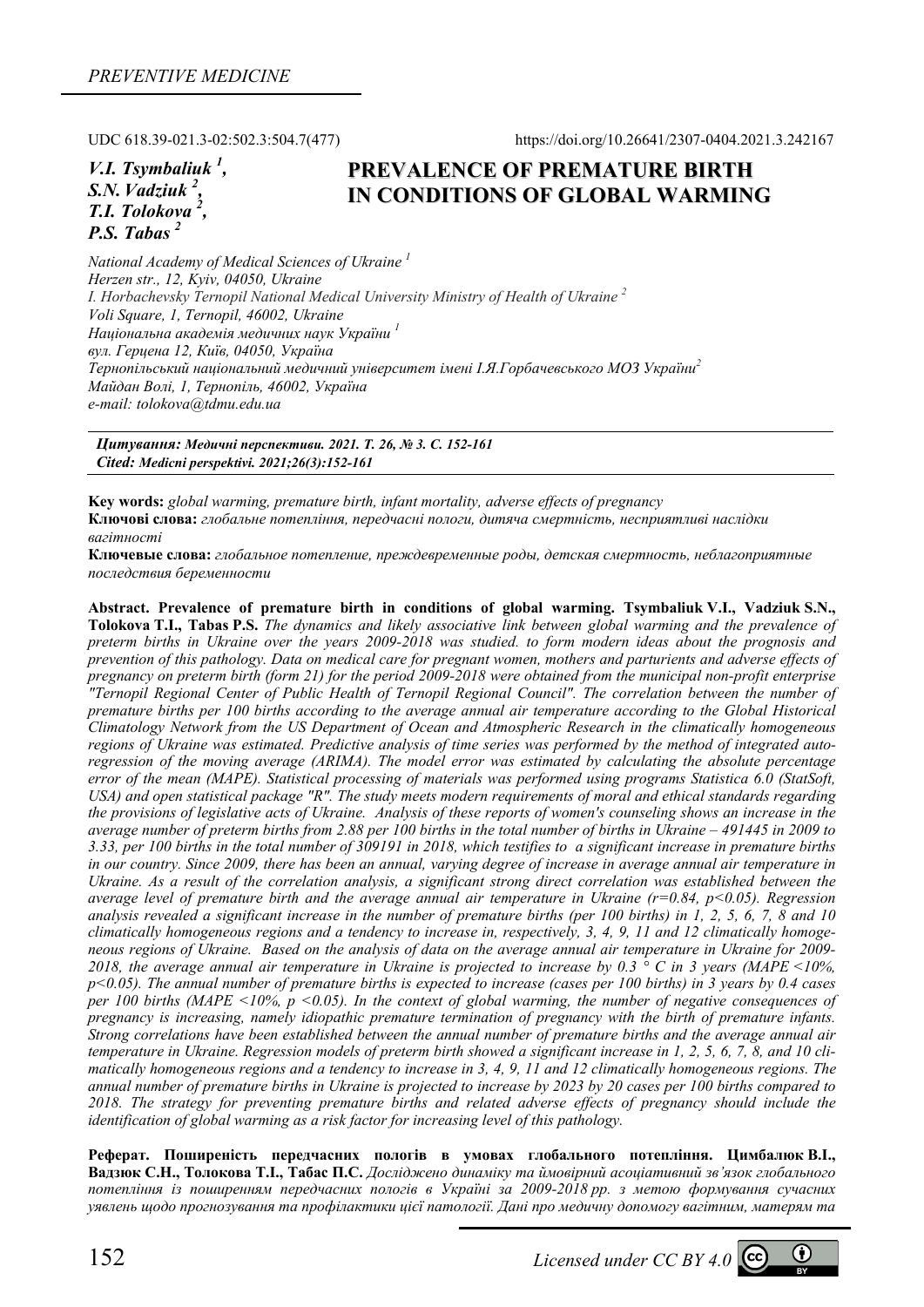*породіллям та несприятливі наслідки вагітності стосовно передчасних пологів (форма 21) за період 2009- 2018 рр. отримані в комунальному некомерційному підприємстві «Тернопільський обласний центр громадського здоров'я Тернопільської обласної ради». Проведено оцінку кореляційного зв'язку за методом Пірсона між кількістю передчасних пологів на 100 пологів та рівнем середньорічної температури повітря за даними «Global Historical Climatology Network» від Національного управління океанічних й атмосферних досліджень США на території кліматично однорідних регіонів України. Прогностичний аналіз часових рядів здійснювали методом інтегрованої моделі авторегресії ковзної середньої (ARIMA). Похибку моделі оцінювали за допомогою обрахунку абсолютної відсоткової похибки середньої (MAPE). Статистичну обробку матеріалів проведено з використанням пакетних програм Statistica 6,0 (StatSoft, США) і відкритим статистичним пакетом «R». Дослідження відповідає сучасним вимогам морального та етичного стандарту стосовно положень законодавчих актів України. Аналіз даних звітів роботи жіночих консультацій показує збільшення середньої кількості передчасних родорозрішень з 2,88 на 100 пологів при загальній кількості пологів в Україні* 491445 у 2009 році до 3,33 на 100 родорозрішень у загальній кількості 309191 у 2018 році, що достовірно *свідчить про зростання кількості передчасних пологів у нашій державі. Починаючи з 2009 року, спостерігається щорічне, різного ступеня зростання середньорічної температури повітря на території України. У результаті проведеного кореляційного аналізу встановлено достовірний сильний прямий кореляційний зв'язок між усередненим рівнем передчасних пологів та середньорічною температурою повітря на території України (r=0,84, p<0,05). Регресійний аналіз виявив достовірне зростання кількості передчасних* пологів (на 100 пологів) у 1, 2, 5, 6, 7, 8 і 10 кліматично однорідних регіонах та тенденцію до збільшення у *відповідно 3, 4, 9, 11 і 12 кліматично однорідних регіонах України. На підставі аналізу даних середньорічної температури повітря на території України за 2009-2018 рр. прогнозується зростання середньорічної температури повітря на території України через 3 роки на 0,3 °С (MAPE <10%, p<0,05). Прогнозується* зростання річної кількості передчасних пологів (випадків на 100 пологів) через 3 роки на 0,4 випадка на 100 *пологів (MAPE <10%, p<0,05). В умовах глобального потепління зростає кількість негативних наслідків вагітності, а саме ідіопатичного передчасного завершення вагітності з народженням недоношених новонароджених. Між річною кількістю передчасних пологів та середньорічною температурою повітря в Україні встановлено сильні кореляційні зв'язки. Регресійні моделі реєстрації передчасних пологів засвідчили їх достовірне зростання в 1, 2, 5, 6, 7, 8, і 10 кліматично однорідних регіонах та тенденцію до збільшення в 3, 4, 9, 11 і 12 кліматично однорідних регіонах. Прогнозується зростання річної кількості передчасних пологів на* території України до 2023 р. на 0,4 випадка на 100 пологів порівняно з 2018 р. Стратегія попередження *передчасних пологів та пов'язаних з цим несприятливих наслідків вагітності повинна включати ідентифікацію глобального потепління як фактора ризику, що сприяє зростанню рівня цієї патології.* 

It is established that the average annual air temperature is rising in all regions of the world, which is an evidence of global warming. The main reason is considered to be the greenhouse effect, due to the active delay of infrared rays with thermal energy, which must be transferred into space by pollutants (water vapor, carbon dioxide, methane, nitrogen oxides, etc.) in the Earth's atmosphere. Forecasting climate change in the future attracts special attention of scientists about the consequences of these changes [4, 7, 9, 11].

Global warming affects all components of the biosphere and affects human health, both directly and indirectly. Modern knowledge of scientists in the medical and biological field, allows us to identify the categories and systemic relationships most vulnerable to the negative effects of global temperature rise [21].

Conditions created by global warming also affect reproductive efficiency [6, 22, 24]. Italian scientists have analyzed all natural births that took place in Rome in 2001-2010. Moreover, the share of premature births was almost 6% of the total. An increase in preterm births by + 19% (95% CI 7.91-31.69) was observed during heat waves [12]. The journal Environ Health Perspect published the results of studies (1990-2010) in the state of Alabama (USA),

which show a correlation between the general increase in temperature and the number of premature births [19].

However, the scientific literature does not show the dependence of premature birth on the increase in average annual air temperature in Ukraine.

The aim  $-$  to investigate the dynamics and likely associative link between global warming and the increase in premature births in Ukraine over the years 2009-2018 to form modern ideas about the prognosis and prevention of pathology.

## **MATERIALS AND METHODS OF RESEARCH**

Data on medical care for pregnant women, mothers and parturients and adverse (form 21) for the period 2009-2018 were obtained from the municipal nonprofit enterprise "Ternopil Regional Center of Public Health of Ternopil Regional Council".

The correlation between the number of premature births per 100 births according to the average annual air temperature according to the Global Historical Climatology Network from the US Department of Ocean and Atmospheric Research in the climatically homogeneous regions of Ukraine was estimated, that is regularly updated online [15].

Predictive analysis of time series was performed by the method of integrated auto-regression of the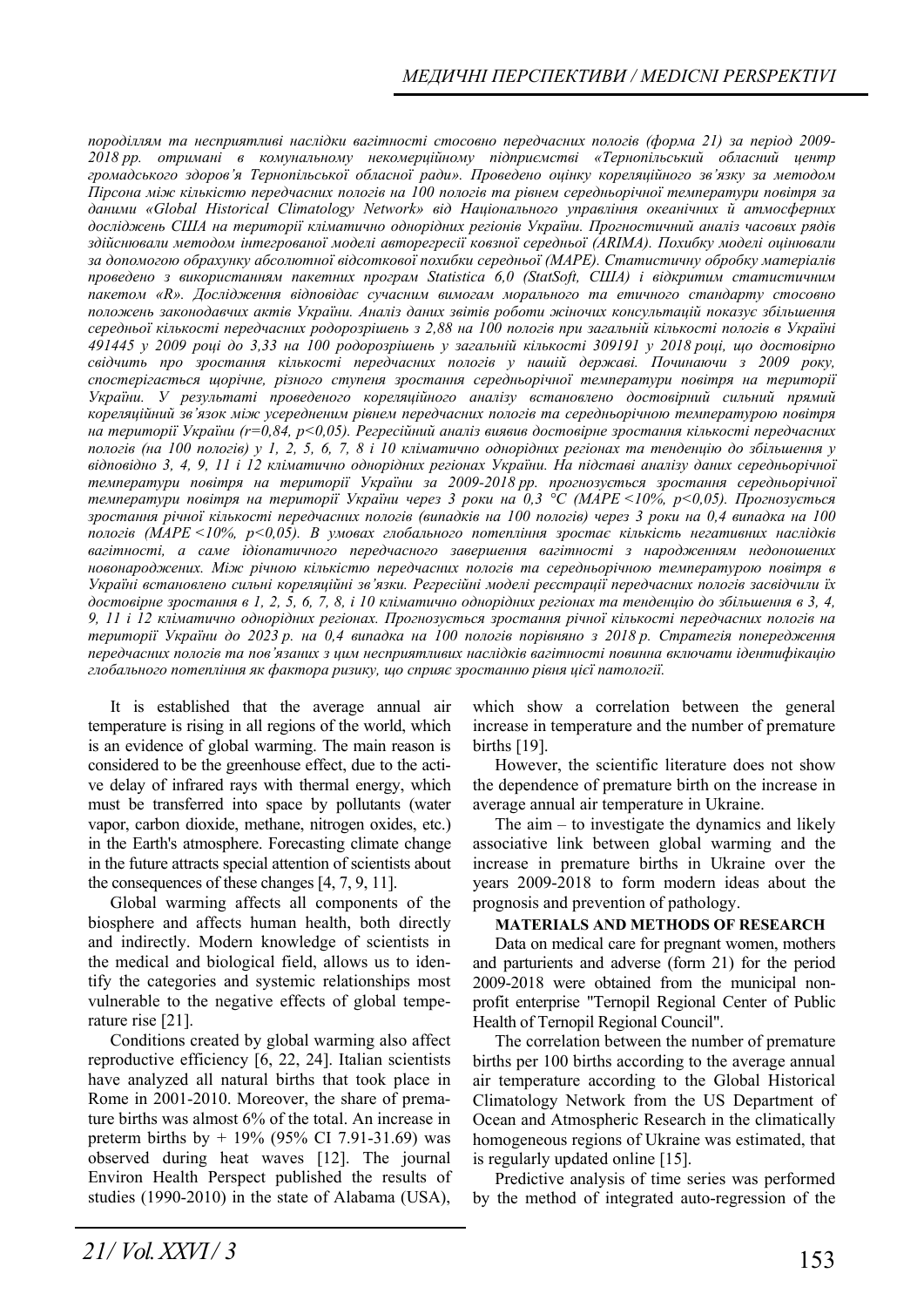moving average (ARIMA) [20]. The model error was estimated by calculating the absolute percentage error of the mean (MAPE).

Statistical processing of materials was performed using programs Statistica 6.0 (StatSoft, USA) and open statistical package "R" [26].

The study meets modern requirements of moral and ethical standards in relation to the provisions of legislative acts of Ukraine (Minutes of the meeting of the Commission on Bioethics of I. Horbachevsky Ternopil National Medical University No. 6 dated 17.05.2021) and was conducted in accordance with the principles of bioethics set out in the WMA Declaration of Helsinki – "Ethical principles for medical research involving human subjects" and "Universal Declaration on Bioethics and Human Rights" (UNESCO).

### **RESULTS AND DISCUSSION**

Analysis of these reports of women's counseling shows an increase in the average number of preterm births from 2.88 per 100 births in the total number of births in Ukraine – 491445 in 2009 to 3.33, per 100 births in the total number of 309191 in 2018, which testifies to a significant increase in premature births in our country.

Thus, in over a ten-year period, we found an overall increase in the number of preterm births, as illustrated in Figure 1.

As a result of the conducted statistical analysis, a significant strong direct correlation was found between the level of premature birth in conditions of increase in the average annual air temperature in Ukraine (r=0.84, p<0.05) (Fig. 1).



**Fig. 1. Number of premature births (per 100 births) in Ukraine from 2009 to 2018** 

A regression model of the average annual air temperature in Ukraine is presented in Figure 2. The temperature trend line shows that since 2009 there has been an annual, varying degree of growth, which is in line with the conclusions of an international group of experts on climate change on global warming [8, 18].



Fig. 2. Dynamics of average annual air temperature for the period from 2009 to 2018 in Ukraine (°С)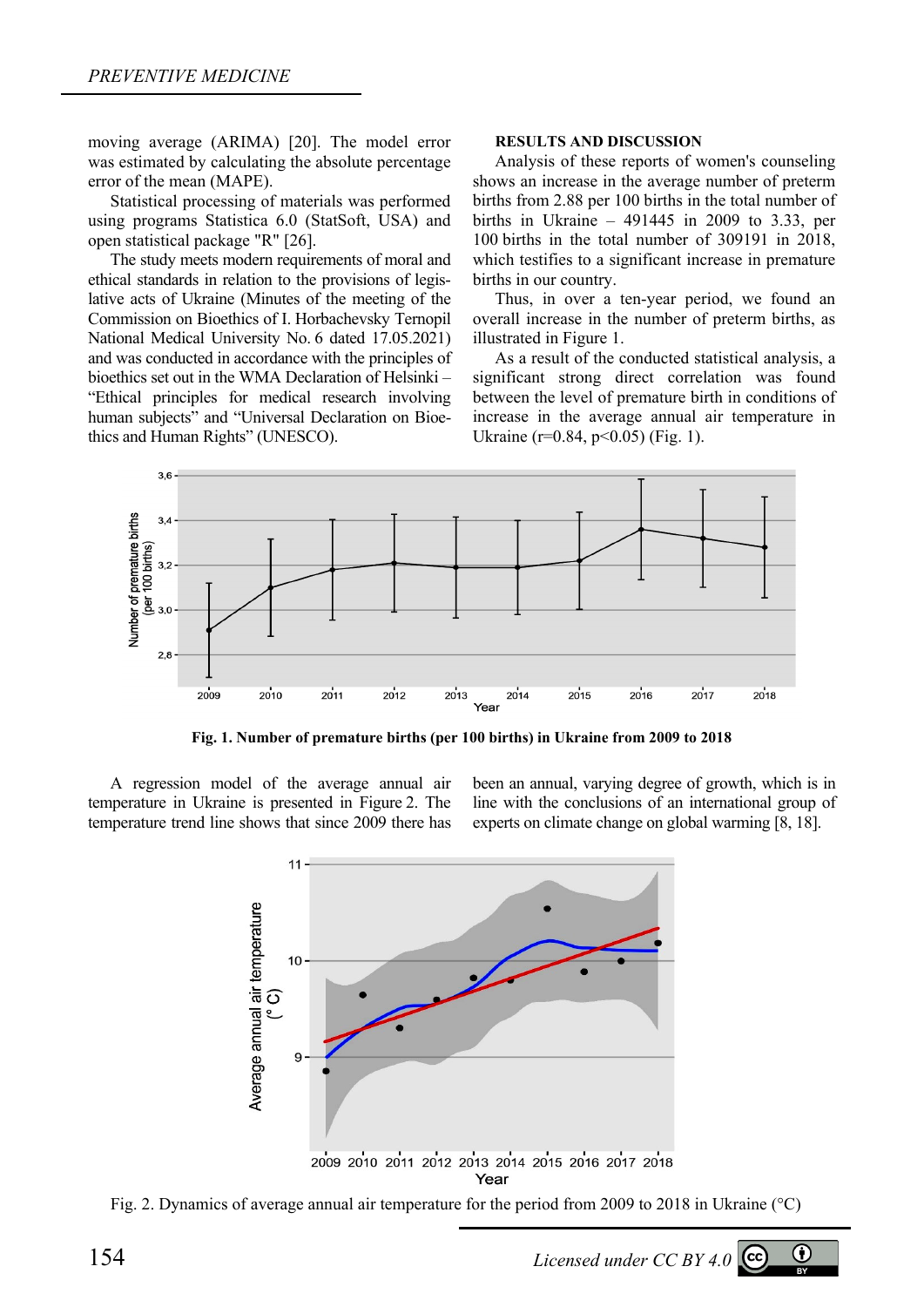Based on the analysis of the data of the average annual air temperature on the territory of Ukraine for 2009-2018, its growth is projected by 0.3°С (MAPE <10%, p<0.05) by 2023.

The prognostic analysis of the results of the number of premature births on the territory of Ukraine for 2009-2018 showed their growth by 0.4 cases per 100 births (MAPE <10%, p<0.05) by 2032.

Climatologists of the Central Geophysical Observatory, according to one hundred and fifty years of analysis of the main climatic characteristics obtained at 187 meteorological stations from the Climate Cadastre of Ukraine and the World Climate Center CRU (Climate Research Unit, University of East

Anglia, Norwich), identified twelve climatically homogeneous regions in Ukraine [2].

Data on preterm births in climatically homogeneous regions (Statistical and analytical directories: The state of the female population of Ukraine for the period 2009-2018.

https://moz.gov.ua/article/statistic/centr-medichnoistatistiki-moz-ukraini) are presented in Table 1.

Statistical indicators of the seventh and eleventh climatically homogeneous regions, which include Donetsk, Luhansk regions and Crimea, are presented until the year 2013 as a result of the lack of the following statistics.

*Table 1* 

| No.<br><b>CHR</b>       | <b>Region</b>                 | 2009 | 2010 | 2011 | 2012 | 2013 | 2014                     | 2015 | 2016 | 2017 | 2018           |
|-------------------------|-------------------------------|------|------|------|------|------|--------------------------|------|------|------|----------------|
| $\mathbf{1}$            | Rivne, Zhytomyr, Volyn        | 2.69 | 2.90 | 3.01 | 3.02 | 3.01 | 3.13                     | 3.23 | 3.11 | 3.14 | 3.25           |
| $\mathbf{2}$            | Ternopil, Lviv, Khmelnytsky   | 2.42 | 2.44 | 2.63 | 2.66 | 2.57 | 2.54                     | 2.85 | 2.76 | 3.38 | 2.93           |
| $\mathbf{3}$            | Kyiv, Chernihiv               | 2.86 | 3.02 | 2.93 | 3.17 | 3.05 | 3.29                     | 3.44 | 3.27 | 3.33 | 3.25           |
| $\overline{\mathbf{4}}$ | <b>Sumv</b>                   | 2.53 | 2.74 | 2.59 | 2.90 | 3.06 | 3.12                     | 3.41 | 3.62 | 3.25 | 3.12           |
| 5                       | Vinnytsia, Cherkasy           | 2.87 | 2.98 | 3.08 | 3.28 | 2.89 | 3.07                     | 3.51 | 3.44 | 3.68 | 3.59           |
| 6                       | Poltava, Kirovograd, Dnipro   | 3.25 | 3.50 | 3.52 | 3.53 | 3.75 | 4.04                     | 4.18 | 4.16 | 4.06 | 4.58           |
| $\overline{7}$          | Donetsk, Luhansk              | 3.36 | 3.62 | 3.54 | 3.58 | 3.76 | $\overline{\phantom{a}}$ |      |      |      | $\overline{a}$ |
| 8                       | Zaporizhia, Mykolaiv, Kharkiv | 3.02 | 3.25 | 3.31 | 3.34 | 3.23 | 3.19                     | 3.26 | 3.55 | 3.47 | 3.59           |
| 9                       | Odessa                        | 2.54 | 2.73 | 2.85 | 2.67 | 2.63 | 2.41                     | 2.35 | 2.40 | 2.71 | 2.77           |
| 10                      | <b>Kherson</b>                | 3.10 | 3.15 | 3.32 | 3.04 | 3.22 | 3.11                     | 3.34 | 3.75 | 3.92 | 3.96           |
| 11                      | Crimea                        | 3.46 | 3.57 | 3.81 | 3.7  | 3.78 | $\overline{\phantom{a}}$ |      |      |      |                |
| 12                      | Chernivtsi, Zakarpattva       | 2.85 | 3.29 | 3.59 | 3.57 | 3.37 | 3.46                     | 3.23 | 3.44 | 3.12 | 2.96           |

## **Premature births per 100 births in climatically homogeneous regions (CHR) in 2009-2018**

The regression analysis showed a significant increase in the number of premature births (per 100 births) in  $1, 2, 5, 6, 7, 8$  and  $10$  climatically homogeneous regions and a tendency to increase in 3, 4, 9, 11 and 12, respectively. regression models of preterm birth in 1 and 3 climatically homogeneous regions (see Fig. 3 and Fig. 4).

Premature births is one of the major obstetric syndromes with numerous risk factors, however, in the context of global warming there are etiologically caused changes in extragenital organs and systems [1].

The mechanism of development of premature births caused by global warming can now be obviously be explained as follows. Afferent information enters the centers of thermoregulation in the hypothalamus by polysynaptic pathways, which are not yet all identified [24]. Integrated complex responses to stimulate the thermoreceptors of the hypothalamus, which provide resistance to heat stress, are likely to induce blood circulation and stimulate adjacent areas, which probably serves as a biological motivation for their prolonged excitation.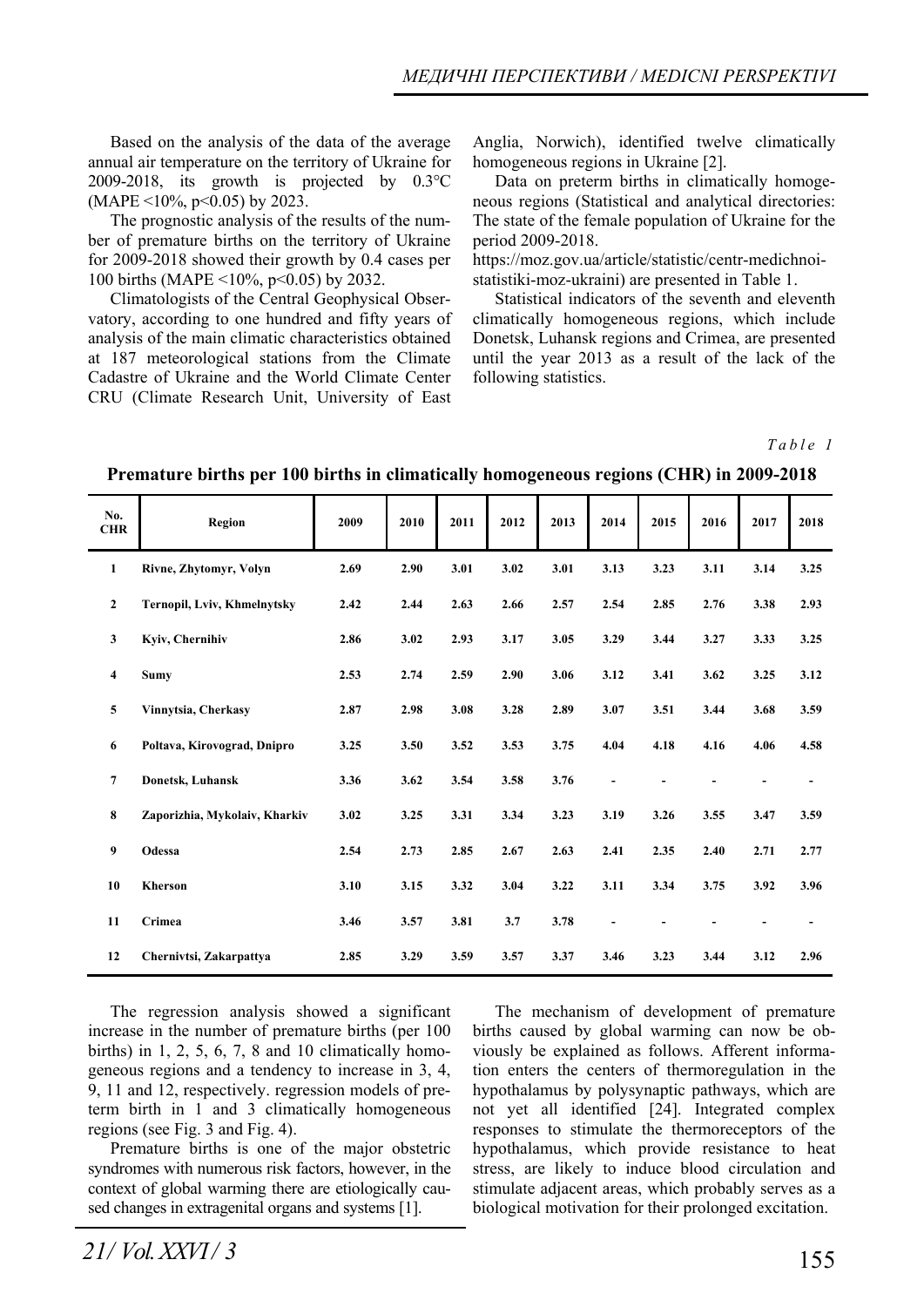

**Fig. 3. Regression model of preterm births per 100 births in the 1st climatically homogeneous region** 

Equation for regression model of preterm births per 100 births in the 1st climatically homogeneous region: **Y= -150.987+0.07667 \* X**,

where X is year ( $p<0.01$ ).

As a result, according to Alan Barreck of the University of California's Institute for Environment and Sustainable Development, hot weather leads to an increase in levels of oxytocin in women, a hormone that enhances childbirth [10].

Cytokine response of the pregnant woman and fetus plays an important role in the pathogenetic mechanism of premature birth simultaneously with biological reactions, the end result of which is the active prostaglandins [9].

Every year, about 15 million children are born prematurely in the world [25] (10.6% – North America, 5.9% – Europe). Premature infants account for 70-80% of early neonatal mortality and 65-75% of infant mortality.



**Fig. 4. Regression model of preterm births per 100 births in the 3rd climatically homogeneous region** 

Equation for regression model of preterm births per 100 births in the 1st climatically homogeneous region: **Y= -151.2+0.07636 \* X**, where X is year ( $p<0.01$ ).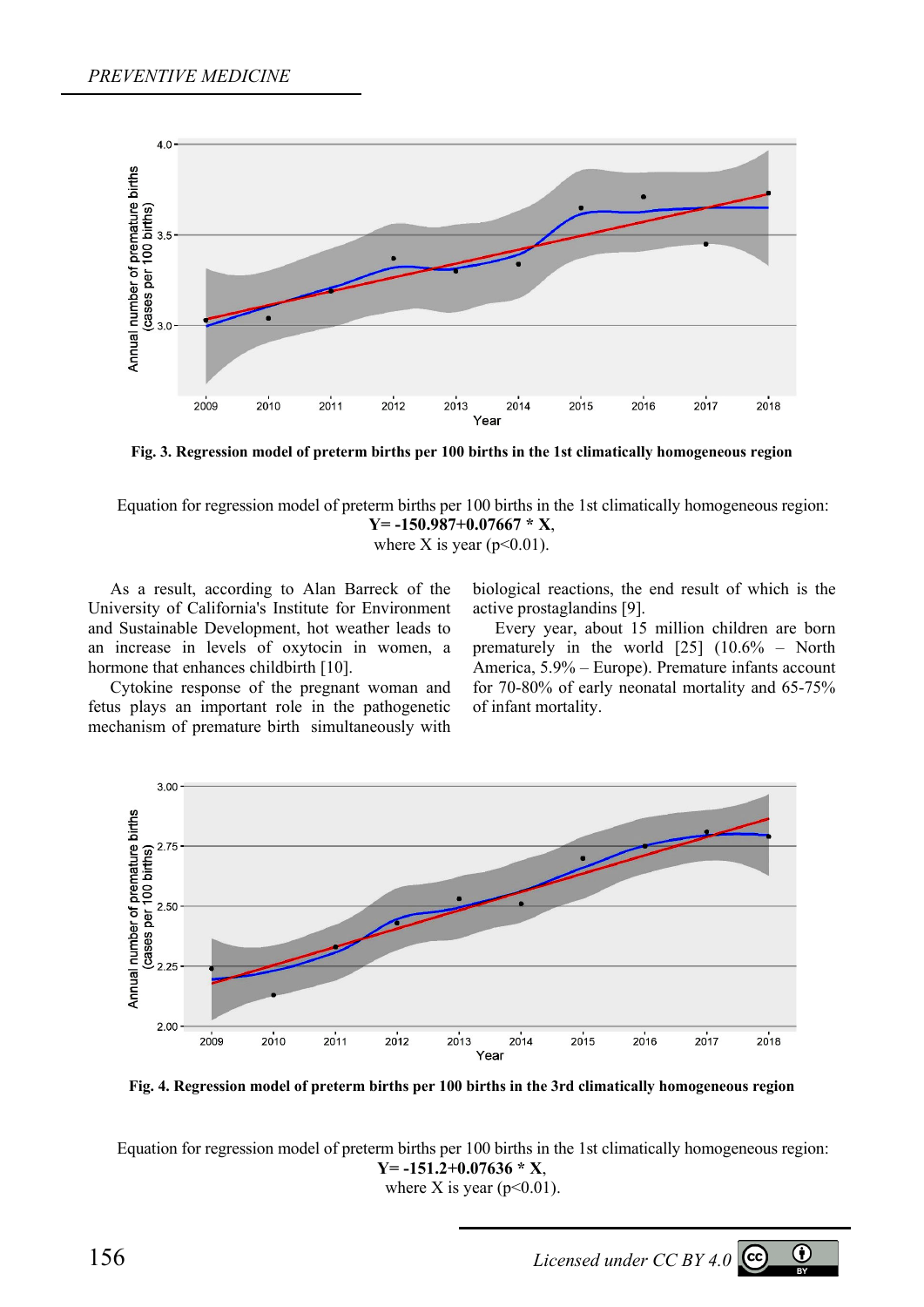Data from the State Program "Reproductive Health of the Nation" for the period before 2015 show that direct reproductive losses from miscarriage annually amount to 36-40 thousand of unborn children and do not tend to decrease, despite the significant potential of the domestic health care system [5].

The mortality of premature infants in Ukraine is significantly higher than the mortality of those born in physiological terms (Table 2).

According to the report on medical care for pregnant women, mothers and parturients (form 21), despite the increase in the quality of medical care for pregnant women, in 2018 the stillbirth rate as a result of premature birth reaches 5.92% per 18,726 born children weighing up to 2,499 grams. The overall reduction in neonatal mortality confirms an increase in the efficiency of obstetric care, but the ratio between premature infants who died in the first 168 hours of life and premature infants died in 2018 proves that in 2018 perinatal infant mortality rate is 53.8 times higher than full-term against this increase by 43.7 times in 2009 and confirms an increase in mortality of premature infants by 10% during the dynamic growth of the average annual temperature in Ukraine.

#### *Table 2*

| Year    | <b>Full-term infants</b><br>$(P \pm m; %$ , 95% CI) | <b>Premature infants</b><br>$(P \pm m; %$ , 95% CI) | <b>Reliability between</b><br>indicators ** |
|---------|-----------------------------------------------------|-----------------------------------------------------|---------------------------------------------|
| 2009    | $544 \pm 12.5$<br>95% CI [531.5;556.5]              | $1069 \pm 18.7$<br>95% CI [1050.3; 1087.7]          | p<0.05                                      |
| 2010    | $528 \pm 10.1$<br>95% CI [517.9; 538.1]             | $1082 \pm 17.9$<br>95% CI [1064.1;1099.9]           | p<0.05                                      |
| 2011    | $434\pm9.3$<br>95% CI [424.7; 443.3]                | $1090 \pm 18.2$<br>95% CI [1071.8; 1108.2]          | p<0.05                                      |
| 2012    | $422 \pm 9.8$<br>95% CI [412.2; 431.8]              | $1085 \pm 16.7$<br>95% CI [1068.3; 1101.7]          | p<0.05                                      |
| $2013*$ | $374 + 8.8$<br>95% [365.2; 382.8]                   | $916 \pm 16.3$<br>95% CI [899. 7; 932.3]            | p<0.05                                      |
| 2014    | $280 + 8.5$<br>95% CI [271.5; 288.5]                | $621 \pm 14.9$<br>95% CI [606.1; 635.9]             | p<0.05                                      |
| 2015    | $246 \pm 7.9$<br>95% CI [238.1; 253.9]              | 589±13.4<br>95% CI [575.6; 602.4]                   | p<0.05                                      |
| 2016    | $236 \pm 7.2$<br>95% CI [228.8; 243.2]              | $537 \pm 12.8$<br>95% CI [524.2; 549.8]             | p<0.05                                      |
| 2017    | $183 \pm 6.5$<br>95% CI [176.5; 189.5]              | $623 \pm 13.7$<br>95% CI [609.3; 636.7]             | p<0.05                                      |
| 2018    | $168 \pm 6.3$<br>95% CI [161.7; 174.3]              | $493 \pm 9.5$<br>95% CI [483.5; 502.5]              | p<0.05                                      |

# **Infant mortality in Ukraine (form 21)**

**Notes:** \* – Statistical indicators upto 2013 contain data from Donetsk, Luhansk regions and Crimea since 2014 statistical data from these regions have not been provided; \*\* – Reliability between indicators full-term and premature infants.

It should be noted that the overall incidence of newborns during the period from 2009 to 2018 in Ukraine tended to increase during the last five-year period (2014-2018) after declining over the first five-year period, from 2009 to 2013. Fig. 5).

High rates of perinatal mortality and morbidity encourage the search for cause and effect in order to increase the effectiveness of preventing the adverse effects of pregnancy and maintaining the health of the nation.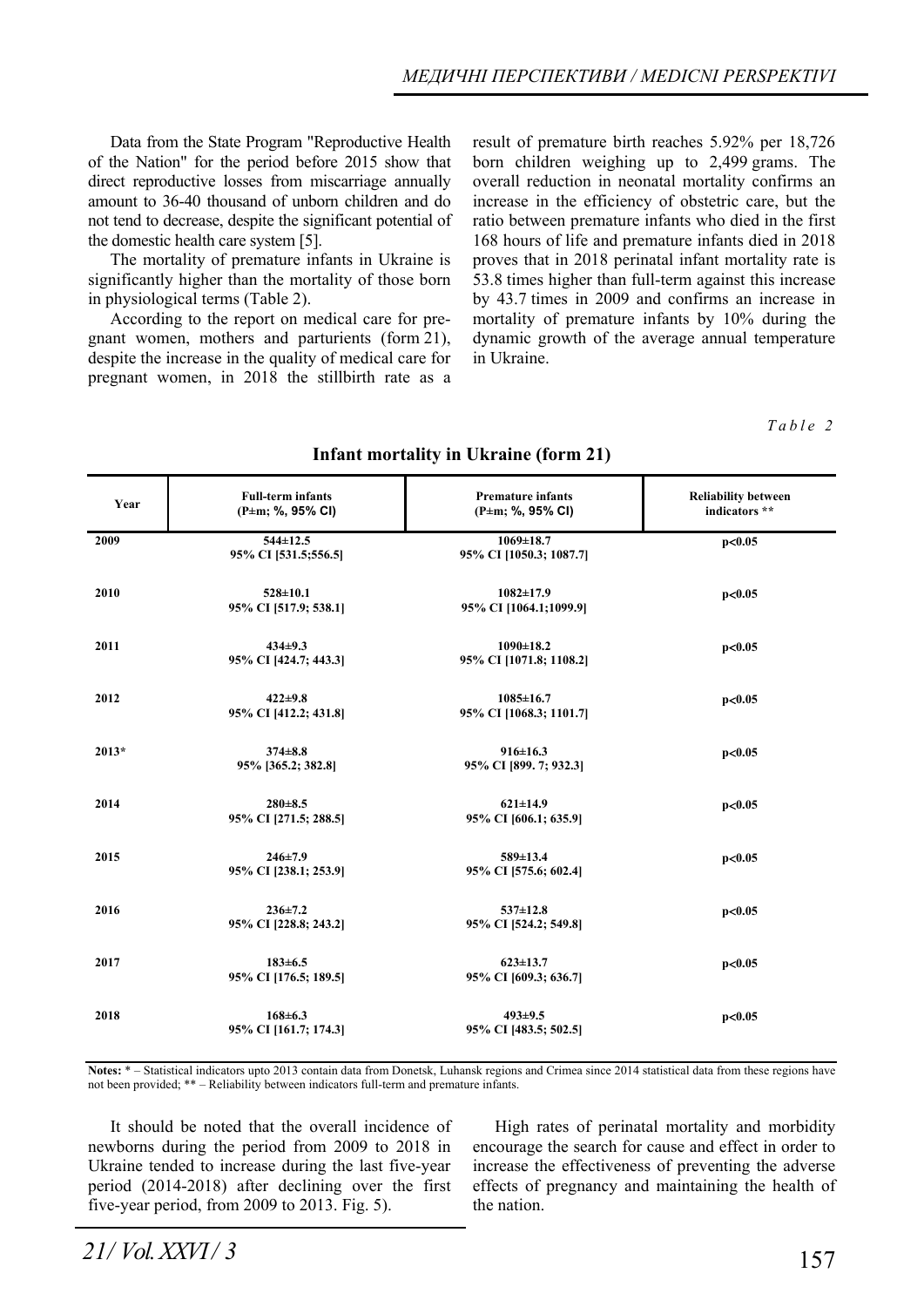

**Fig. 5. Morbidity of newborns (per 100 births) in Ukraine from 2009 to 2018 (form 21)** 

It is important in the field of human health to study the effects of global warming on the health of vulnerable groups, such as expectant mothers, and to predict changes in the health of future generations.

Reducing the frequency of premature births is a national priority of the health care organization of Ukraine [3]. This can only be achieved by monitoring a strategy that focuses on the study of risk factors.

Multifactor analysis allows to determine the numerical risk factors for premature birth. Among the established prognostic markers of spontaneous development of premature birth, the most informative is a comprehensive assessment of age, body mass index and hormonal profile [23].

The negative consequences of pregnancy associated with the indirect effects of global warming are now extremely difficult to predict. They will depend, on the one hand, on the nature of climate change, on the other hand - on the response of pregnant women and fetuses, due to their adaptive mechanisms.

The need to develop and apply a set of preventive measures based on research on the impact of global warming as an etio-pathogenetic factor in premature termination of pregnancy and will reduce the incidence of preterm birth and increase the number of pregnancies with full-term healthy children.

### **CONCLUSIONS**

1. During the 10 years strong correlations have been established between the annual number of premature births and the average annual air temperature.

2. Regression models of preterm birth showed a significant increase in 1, 2, 5, 6, 7, 8, and 10 climatically homogeneous regions and a tendency to increase in 3, 4, 9, 11 and 12 ones.

3. It is projected to increase the annual number of premature births in Ukraine by 2023 by 0.4 cases per 100 births compared to 2018 in conditions of increasing temperature by 0.3°C.

4. Preterm births over the period in which the study was performed were accompanied by high mortality and morbidity of newborns.

5. Perspective way of the scientific research is the study of negative impact of the gobal warming on the cardiovascular, respiratory, nervous, immune, endocrine systems of the vulnerable groups of humans includes pregnant women, parturients, fetuses and newborns.

Conflict of interests. The authors declare no conflict of interest.

## **REFERENCES**

1. Ivaniuta SP, Kolomiiets OO, Malynovska OA, Yakushenko LM. [Climate change: consequences and adaptation measures: an analytical report]. Editors Ivaniuta SP. Kyiv: National Institute for Strategic Studies; 2020. p. 110. Ukrainian. Available from:

https://niss.gov.ua/sites/default/files/2020-10/dop-climate-final-5\_sait.pdf

2. Stepanenko SM, Polovyi AM, Loboda NS. [Climate change and their impact on the economy of Ukraine]. editors, SM Stepanenko, AM Polovyi. Odesa: "TES"; 2015. Ukrainian. Available from: http://eprints.library.odeku.edu.ua/id/eprint/2269

3. [Order of the Ministry of Health of Ukraine 03.11.2008, No. 624 Clinical protocol on obstetric care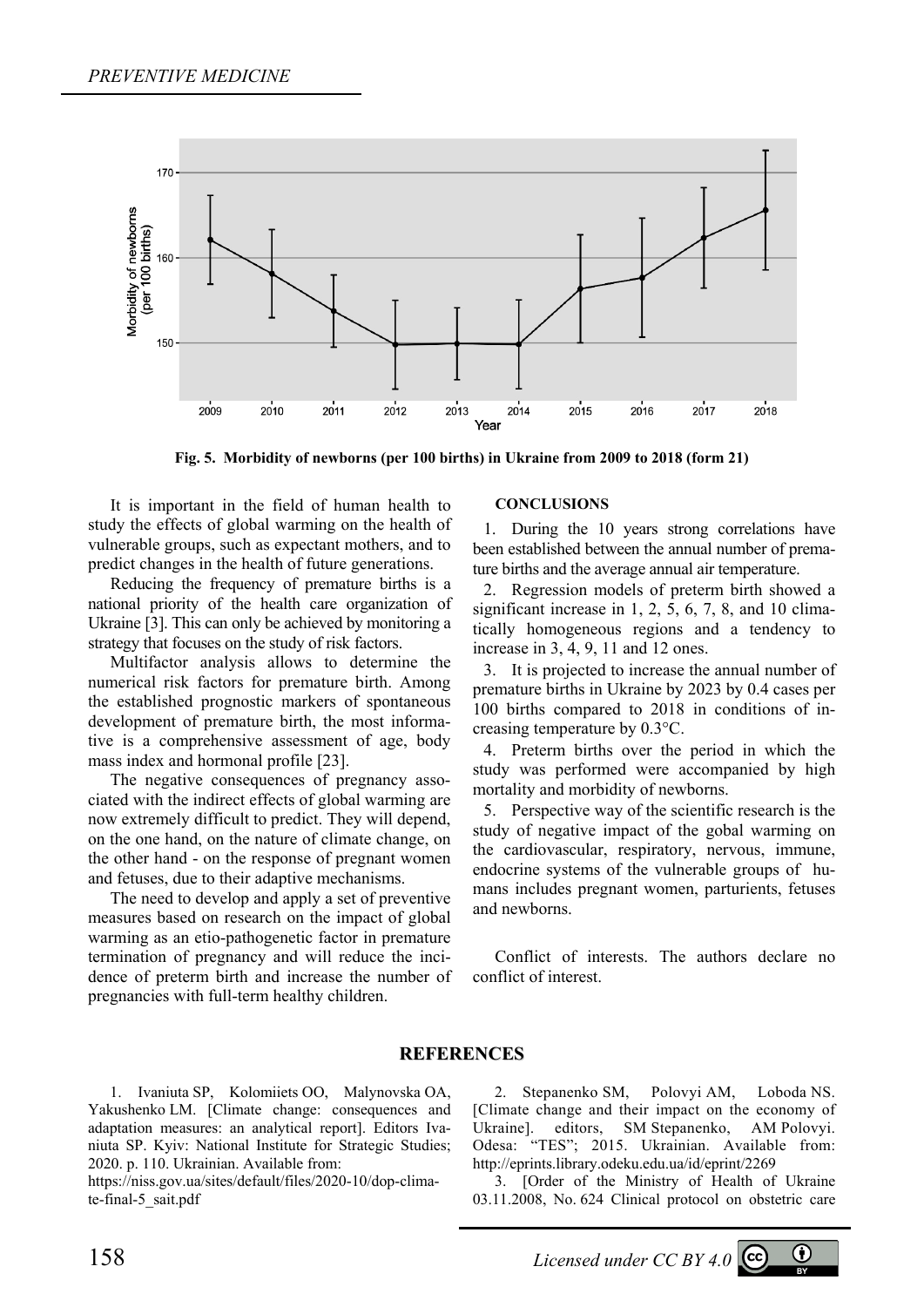"Premature birth"]. Female doctor. Ukrainian. Available from: https://z-l.com.ua/ua/nakaz624/

4. Marushchak MI, Krynytska IY, Rudenko OV, Gabor GG. [Features of climate change in the city of Ternopil: do regional changes reflect global processes?] Bulletin of social hygiene and health protection organization of Ukraine Scientific and practical journal. 2017;2:62-68. Ukrainian.

doi: https://doi.org/10.11603/1681-2786.2017.2.8108

5. Lakatosh VP, Narytnyk TT, Bila VV, Aksonova AV, Tkalich VO [Premature birth: contradictions and modern realities]. Zdorove zhenshchiny. 2014;7, 93:10-18. Ukrainian. Available from:

http://nbuv.gov.ua/UJRN/Zdzh\_2014\_7\_3

6. [Sait of tsn.ua/nauka]. [Internet]. 2019. Available from: https://tsn.ua/nauka\_it/zmina-klimatunegativno-vplivaye-na-pologi-vcheni-1453239.html

7. [Ukrainian Hydrometeorological Centerї. May 18, 2020]. Information server. Available from: https://meteo.gov.ua/ua/33345/zmi/articles/read/61

8. National Academy of Sciences Advancing the Science of Climate Change; 2010.

doi: https://doi.org/10.17226/12782

9. Masson-Delmotte V, Zhai P, Pörtner H-O, Roberts D, Skea J, Shukla PR, Pirani A, Moufouma-Okia W, Péan C, Pidcock R, Connors S, Matthews JBR, Chen Y, Zhou X, Gomis MI, Lonnoy E, Maycock T, Tignor M. An IPCC Special Report on the impacts of global warming of 1.5°C above pre-industrial levels and related global greenhouse gas emission pathways, in the context of strengthening the global response to the threat of climate change, sustainable development, and efforts to eradicate poverty. Intergovernmental Panel on Climate Change: 616. T. Waterfield (Ed.); 2019. Available from: https://report.ipcc.ch/sr15/pdf/sr15\_spm\_final.pdf

10. Barreca A, Schaller J. The impact of high ambient temperatures on delivery timing and gestational lengths. Nat. Clim. Chang. 2020;10:77-82.

doi: https://doi.org/10.1038/s41558-019-0632-4

11. National Centres for Environmental Information. NOAA Paleoclimatology. (n.d.) Climate Timeline Tool: Climate Resources for 1000 Years. Accessed. 2010 Dec;1:74-76. Available from:

https://www.ncdc.noaa.gov/data-access/paleoclimatologydata

12. Schifano P, Lallo A, Asta F, De Sario M, Davoli M, Michelozzi P. Effect of ambient temperature and air pollutants on the risk of preterm birth, Rome 2001– 2010. Environ Int. 2013;61:77-87.

doi: https://doi.org/10.1016/j.envint.2013.09.005

13. Johanzon M, Odesjo H, Jacobsson B, Sandberg K, Wennerholm UB. Extreme preterm birth: onset of delivery and its effect on infant survival and morbidity Obstetrics&Gynecology. 2008;111,1:42-50.

doi: https://doi.org/10.1097/01.AOG.0000295866.97499.35

14. Gallo A, Tosti E. Effects of ecosystem stress on reproduction and development. Mol Reprod Dev. 2019;86:1269-72. doi: https://doi.org/10.1002/mrd.23169

15. Menne Matthew J, Durre I, Korzeniewski B, McNeal S, Thomas K, et al. Global Historical Climatology Network - Daily (GHCN-Daily), Version 3.

16. Goldenberg RI, Culhane JF, Lams JD, Romero R. Epidemiology and causes of preterm birth. Lancet. 2008;371:75-84.

doi: https://doi.org/10.1016/S0140-6736(08)60074-4

17. Gundlach AL, Burazin TC, Larm JA. Proceedings of the Australian Physiological and Pharmacological Society Symposium: The Hypothalamus Distribution, Regulation and role of hypothalamic galanin systems: renewed interest in a pleiotropic peptide family. Clinical and experimental Pharmacology and Physiology. 2001;28:100-05.

doi: https://doi.org/10.1046/j.1440-1681.2001.03411.x

18. Hansen J, Ruedy R, Sato M, Lo K. Global surface temperature change. Reviews of Geophysics. 48, RG4004; 2010.

doi: https://doi.org/10.1029/2010RG000345

19. Kent ST, McClure LA, Zaitchik BF, Smith TT, Gohlke JM. Heat waves and health outcomes in Alabama (USA): the importance of heat wave definition. Environ Health Perspect. 2014;122(2):151-8.

doi: https://doi.org/10.1289/ehp.1307262

20. Ho SL, Xie M. The use of ARIMA models for reliability forecasting and analysis. Computers & industrial engineering. 1998;35(1-2):213-6.

doi: https://doi.org/10.1016/s0360-8352(98)00066-7

21. Smith K, Woodward A, Campbell-Lendrum D, Chadee D, Honda Y, Liu Q, Olwoch J, Revich B, Sauerborn R. Human health: Impacts, adaptation, and co-benefits. In Climate Change 2014: Impacts, Adaptation, and Vulnerability. Part A: Global and Sectoral Aspects; Cambridge University Press: Cambridge, UK; New York, NY, USA; 2014. p. 709-54.

doi: https://doi.org/10.1016/S0140-6736(14)60576-6.

22. Blencowe H, Cousens S, Oestergaard M, Chou D, Moller AB, Narwal R, et al. National, regional and worldwide estimates of preterm birth. The Lancet, June. 2012;9,379(9832):2162-72.

doi: https://doi.org/10.1016/S0140-6736(12)60820-4

23. Gabb SG, Niebil JR, Simpson J, Landon M, Galan H, Jauniaux E, et al. Obstetrics: normal and problem pregnancies. (7th ed. rev.) Philadelphia, PA; 2018. 1320p. Available from:

https://www.us.elsevierhealth.com/obstetrics-normal-andproblem-pregnancies-9780323321082.html

24. Parmesan C. Ecological and evolutionary responses to recent climate change. Annual Review of Ecology, Evolution, and Systematics 2006;37:637-69. doi: https://doi.org/10.1146/annurev.ecolsys.37.091305.1 10100

25. Di Renzo GC, Cabero Roura L, Facchinetti F, Helmer H, Hubinont C, Jacobsson B. Preterm Labor and Birth Management: Recommendations from the European Association of Perinatal Medicine. The Journalof Maternal-Fetal &Neonatal Medicine. 2017;17:2011-30. doi: https://doi.org/10.1080/14767058.2017.1323860

26. The R Project for statistical computing Core Team R: A language and environment for statistical computing. R Foundation for Statistical Computing, Vienna, Austria; 2013. Available from: http://www.R-project.org/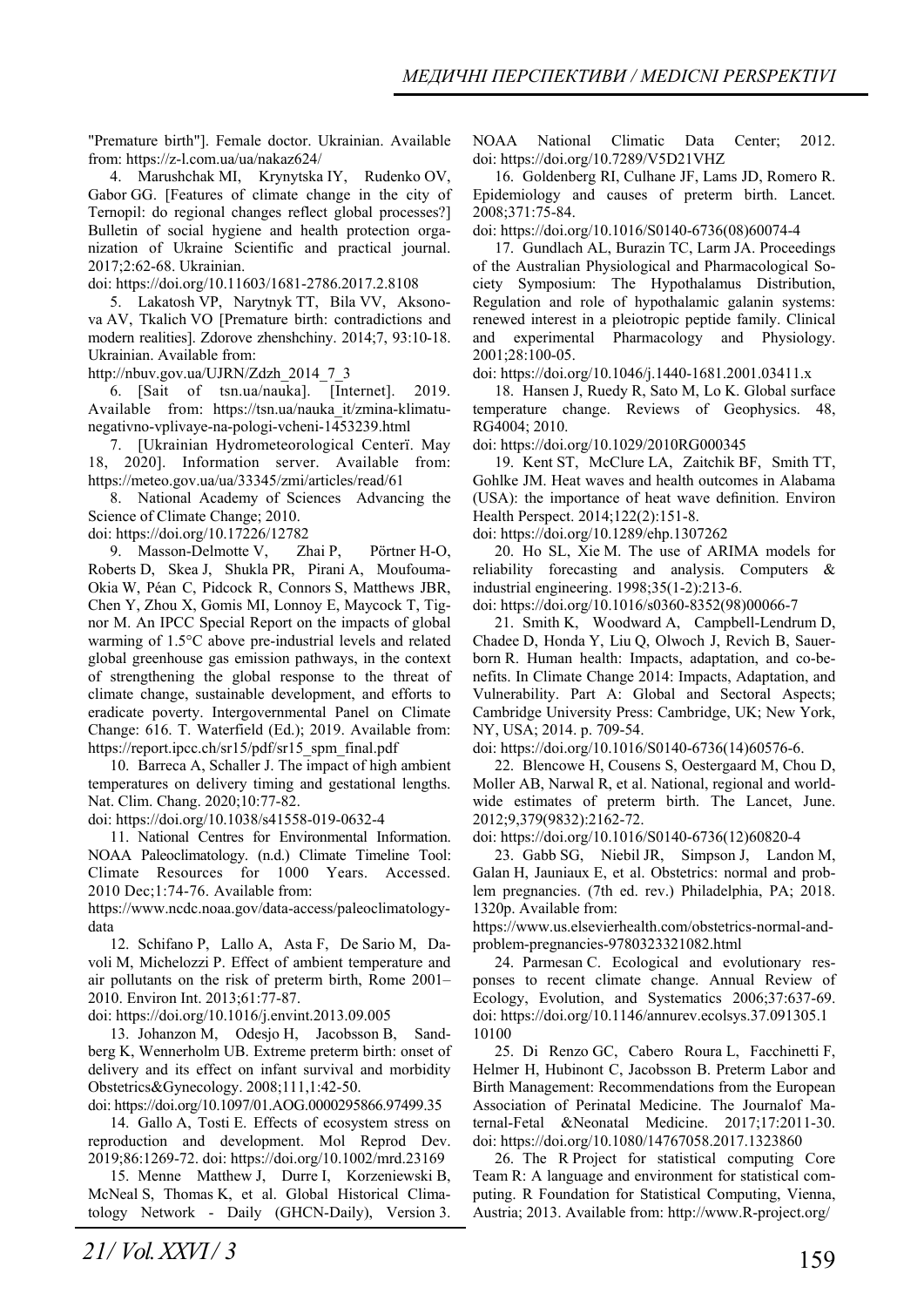## **СПИСОК ЛІТЕРАТУРИ**

1. Іванюта С. П., Коломієць О. О., Малиновська О. А., Якушенко Л. М. Зміна клімату: наслідки та заходи адаптації: аналіт. доповідь / за ред. С. П. Іванюти. Київ: НІСД, 2020. 110 с. URL: https://niss.gov.ua/sites/default/files/2020-10/dopclimate-final-5\_sait.pdf

2. Кліматичні зміни та їх вплив на сфери економіки України: монографія / С. М. Степаненко та ін.; за ред. С. М. Степаненка, А. М. Польового. Одеса: Вид. "ТЕС", 2015. 520 с.

URL: http://eprints.library.odeku.edu.ua/id/eprint/2269

3. Клінічний протокол з акушерської допомоги «Передчасні пологи»: Наказ МОЗ України від 03.11.2008 р. № 624.

URL: https://z-l.com.ua/upload//moz%20docs/624.pdf

4. Марущак М. І., Криніцька І. Я., Руденко О. В., Габор Г. Г. Особливості зміни клімату у м. Тернопіль: чи відображають регіональні зміни глобальні процеси?. *Вісн. соц. гігієни та організації охорони здоров'я України.* 2017. Вер. (№ 2).

DOI: https://doi.org/10.11603/1681-2786.2017.2.8108.

5. Передчасні пологи: протиріччя і сучасні реалії / В.П. Лакатош та ін. *Здоровье женщины*. 2014. Т. 93, № 7. С. 10-18.

URL: http://nbuv.gov.ua/UJRN/Zdzh\_2014\_7\_3

6. Сайт tsn.ua/nauka. 2019.

URL: https://tsn.ua/nauka\_it/zmina-klimatu-negativnovplivaye-na-pologi-vcheni-1453239.html

7. Український гідрометеорологічний центр. 18.05.20. [Інформац.сервер].

URL: https://meteo.gov.ua/ua/33345/zmi/articles/read/61

8. Advancing the Science of Climate Change / National Academy of Sciences. 2010.

DOI: https://doi.org/10.17226/12782

9. An IPCC Special Report on the impacts of global warming of 1.5°C above pre-industrial levels and related global greenhouse gas emission pathways, in the context of strengthening the global response to the threat of climate change, sustainable development, and efforts to eradicate poverty / V. Masson-Delmotte et al. *Intergovernmental Panel on Climate Change: 616*. Ed. T. Waterfield. 2019.

URL: https://report.ipcc.ch/sr15/pdf/sr15\_spm\_final.pdf

10. Barreca A., Schaller J. The impact of high ambient temperatures on delivery timing and gestational lengths. *Nat. Clim. Chang*. 2020. Vol. 10. P. 77-82. DOI: https://doi.org/10.1038/s41558-019-0632-4

11. Climate Timeline Tool: Climate Resources for 1000 years / National Centres for Environmental Information. *NOAA Paleoclimatology*. 2010. Dec. (Vol. 1). P. 74-76. URL: https://www.ncdc.noaa.gov/data-access/paleoclimatology-data

12. Effect of ambient temperature and air pollutants on the risk of preterm birth, Rome 2001-2010 P. Schifano et al. *Environ Int.* 2013. Vol. 61. P. 77-87. DOI: https://doi.org/10.1016/j.envint.2013.09.005

13. Extreme preterm birth: onset of delivery and its effect on infant survival and morbidity / M. Johanzon et al. *Obstetrics&Gynecology*. 2008. Vol. 111, No. 1. P. 42-50. DOI: https://doi.org/10.1097/01.AOG.0000295866.97499.35

14. Gallo A., Tosti E. Effects of ecosystem stress on reproduction and development. *Mol Reprod Dev*. 2019. Vol. 86. P. 1269-1272.

DOI: https://doi.org/10.1002/mrd.23169

15. Global Historical Climatology Network - Daily (GHCN-Daily), Version 3 / J. Menne Matthew et al. *NOAA National Climatic Data Center*. 2012. DOI: https://doi.org/10.7289/V5D21VHZ.

16. Goldenberg R. I., Culhane J. F., Lams J. D., Romero R. Epidemiology and causes of preterm birth. *Lancet*. 2008. Vol. 371. P. 75-84.

DOI: https://doi.org/10.1016/S0140-6736(08)60074-4

17. Gundlach A. L., Burazin T. C., Larm J. A. Proceedings of the Australian Physiological and Pharmacological Society Symposium: The Hypothalamus Distribution, Regulation and role of hypothalamic galanin systems: renewed interest in a pleiotropic peptide family. *Clinical and experimental Pharmacology and Physiology*. 2001. Vol. 28. P. 100-105.

DOI: https://doi.org/10.1046/j.1440-1681.2001.03411.x

18. Hansen J., Ruedy R., Sato M., Lo K. Global surface temperature change*. Reviews of Geophysics*. 2010. Vol. 48. RG4004.

DOI: https://doi.org/10.1029/2010RG000345

19. Heat waves and health outcomes in Alabama (USA): the importance of heat wave definition / S. T. Kent et al. *Environ Health Perspect*. 2014. Vol. 122, No. 2. P. 151-158.

DOI: https://doi.org/10.1289/ehp.1307262

20. Ho S. L., Xie M. The use of ARIMA models for reliability forecasting and analysis. *Computers & industrial engineering.* 1998. Vol. 35, No. 1-2. P. 213-216. DOI: https://doi.org/10.1016/s0360-8352(98)00066-7

21. Human health: Impacts, adaptation, and cobenefits. In Climate Change 2014: Impacts, Adaptation, and Vulnerability. Part A: Global and Sectoral Aspects / K. Smith et al. *Cambridge: Cambridge University Press*. UK: New York, NY, USA. 2014. P. 709-754. DOI: https://doi.org/10.1016/S0140-6736(14)60576-6

22. National, regional and worldwide estimates of preterm birth / H. Blencowe et al. *The Lancet*. 2012. June. (Vol. 379, No. 9). P. 2162-2172.

DOI: https://doi.org/10.1016/S0140-6736(12)60820-4

23. Obstetrics: normal and problem pregnancies. 7th ed. rev. / S. G. Gabb et al. *Philadelphia*, PA, 2018. 1320 p. URL: https://www.us.elsevierhealth.com/obstetricsnormal-and-problem-pregnancies-9780323321082.html

24. Parmesan C. Ecological and evolutionary responses to recent climate change. *Annual Review of Ecology, Evolution, and Systematics.* 2006. Vol. 37. P. 637-669. DOI: https://doi.org/10.1146/annurev.ecolsys.37.091305. 110100